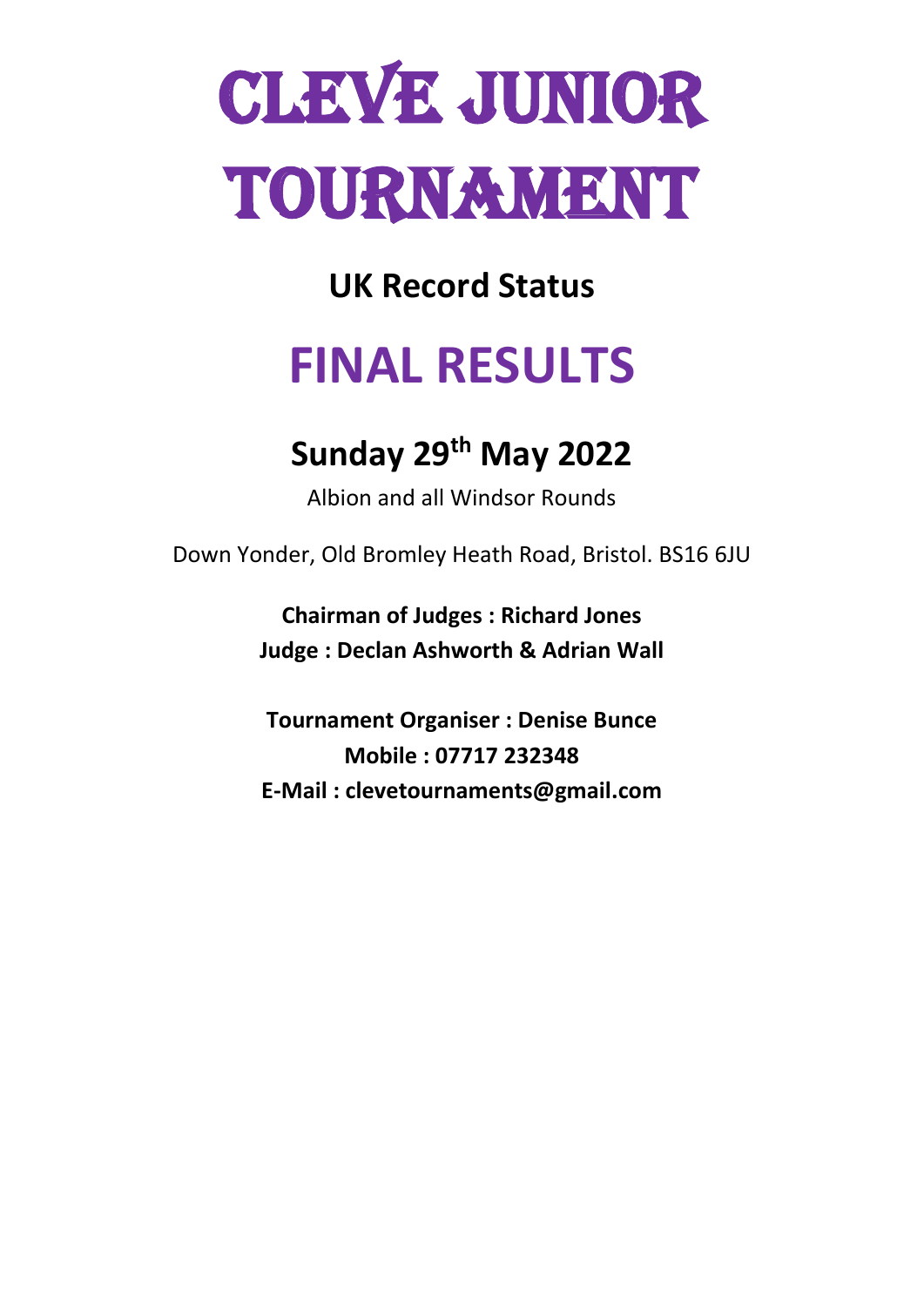

#### **Cleve Junior Tournament**

#### Denise Bunce (ClJUN22)

Down Yonder, Old Bromley Heath Road, Hambrook, Bristol. BS16 6JU. UK, 29-05-2022

#### **After 108 Arrows**

|      | <b>Recurve - Short Windsor Junior Women</b> |  |                |       |           |         |              |                  |       |  |  |
|------|---------------------------------------------|--|----------------|-------|-----------|---------|--------------|------------------|-------|--|--|
| Pos. | Athlete                                     |  | Cat.   Country | 1-50v | $2 - 40v$ | $3-30v$ | <b>Total</b> | <b>Hits</b>      | Golds |  |  |
|      | 1-003D HUGHES Emelia                        |  | MERI Meriden   | 306/1 | 312/1     | 320/    | 938          | 108 <sub>1</sub> | 92    |  |  |
|      | I 1-003A SHIELD Ella I                      |  | CLEV Cleve     | 228/2 | 254/2     | 288/2   | 7701         | 108              | 39    |  |  |

#### **After 108 Arrows**

| Recurve - Junior Windsor - Junior Women |  |                      |         |           |                   |              |                  |       |  |  |
|-----------------------------------------|--|----------------------|---------|-----------|-------------------|--------------|------------------|-------|--|--|
| Pos.   Athlete                          |  | Cat. $\vert$ Country | $1-40v$ | $2 - 30v$ | $3-20v$           | <b>Total</b> | <b>Hits</b>      | Golds |  |  |
| 11-004D MOYCE Leah                      |  | CLEV Cleve           | 228/1   | 267/1     | 306/              | 801          | 107              | 46    |  |  |
| 2 1:004C YELLAPRAGADA Yashasvi          |  | SALT Salt            |         |           | 220/2 206/2 278/2 | 704          | 106 <sub>1</sub> | 29    |  |  |

#### **After 108 Arrows**

| <b>Recurve - Short Windsor - Junior Men</b> |      |                 |         |           |         |              |             |       |  |
|---------------------------------------------|------|-----------------|---------|-----------|---------|--------------|-------------|-------|--|
| Pos. Athlete                                | Cat. | <b>Country</b>  | $1-50v$ | $2 - 40v$ | $3-30v$ | <b>Total</b> | <b>Hits</b> | Golds |  |
| 1-003B GRAY Edward                          |      | MERI<br>Meriden | 298/    | 320/      | 324/    | 942          | 108         | 94    |  |

#### **After 108 Arrows**

| Recurve - Short Jun Windsor - Junior Women |  |                       |         |         |         |              |             |       |  |  |
|--------------------------------------------|--|-----------------------|---------|---------|---------|--------------|-------------|-------|--|--|
| Pos.   Athlete                             |  | Cat.   Country        | $1-30v$ | $2-20v$ | $3-10v$ | <b>Total</b> | <b>Hits</b> | Golds |  |  |
| 1-006B LEIVERS Sophie                      |  | CHEL Cheltenham       | 266/    | 294/1   | 324/1   | 884          | 108         | 69    |  |  |
| 11-005C MARYAM Nuha                        |  | SUTT Sutton Coldfield | 240/2   | 274/2   | 318/2   | 832          | 108         | 58    |  |  |
| WILLCOX Chloe<br>$1 - 006D$                |  | BLAN Blandv-Jenkins   | 185/3   | 260/3   | 314/3   | 759          | 107         | 47    |  |  |

#### **After 108 Arrows**

|      | Recurve - Junior Windsor - Junior Men |      |                    |         |         |         |              |             |              |  |  |
|------|---------------------------------------|------|--------------------|---------|---------|---------|--------------|-------------|--------------|--|--|
| Pos. | Athlete                               | Cat. | Country            | $1-40v$ | $2-30v$ | $3-20v$ | <b>Total</b> | <b>Hits</b> | <b>Golds</b> |  |  |
|      | 1-004A AMATA Carlos                   |      | CHEL<br>Cheltenham | 300/    | 322/    | 322/    | 944          | 08          | 96           |  |  |

#### **After 108 Arrows**

| Recurve - Short Jun Windsor - Junior Men |  |                            |         |           |               |              |             |       |  |  |
|------------------------------------------|--|----------------------------|---------|-----------|---------------|--------------|-------------|-------|--|--|
| Pos. Athlete                             |  | Cat.   Country             | $1-30v$ | $2 - 20v$ | $1-10v$       | <b>Total</b> | <b>Hits</b> | Golds |  |  |
| <b>WARNER Andrew</b><br>1-005A           |  | CLEV Cleve                 | 205/1   | 272/1     | 324/1         | 801          | 105         | 62    |  |  |
| <b>WILLCOX Matthew</b><br>1-005B         |  | <b>BLAN Blandy-Jenkins</b> | $101/2$ |           | $206/2$ 287/2 | 594          | 92          | 28    |  |  |

#### **After 108 Arrows**

| <b>Compound - Albion - Junior Men</b> |                            |      |                    |         |         |         |              |             |       |
|---------------------------------------|----------------------------|------|--------------------|---------|---------|---------|--------------|-------------|-------|
|                                       | Pos. Athlete               | Cat. | Country            | $1-80v$ | $2-60v$ | $3-50v$ | <b>Total</b> | <b>Hits</b> | Golds |
|                                       | 1-001D MCCARTHY David Klim |      | LLAN Llandaff City | 290/    | 316/1   | 1320/   | 926          | 108         | 87    |
|                                       |                            |      |                    |         |         |         |              |             |       |

#### **After 108 Arrows**

| <b>Barebow - Short Windsor - Junior Men</b> |      |               |       |           |         |              |             |       |  |  |
|---------------------------------------------|------|---------------|-------|-----------|---------|--------------|-------------|-------|--|--|
| Pos.   Athlete                              | Cat. | □ Country ○   | .-50v | $2 - 40v$ | $3-30v$ | <b>Total</b> | <b>Hits</b> | Golds |  |  |
| 11-003C PALMER Jack                         |      | Cleve<br>CLEV | 188/  | 207/      | 266/    | 661          | 105         | 25    |  |  |

#### **After 108 Arrows**

| Barebow - Short Jun Windsor - Junior Women |      |                           |         |         |         |              |             |       |  |  |
|--------------------------------------------|------|---------------------------|---------|---------|---------|--------------|-------------|-------|--|--|
| Pos. Athlete                               | Cat. | ∣ Countrv                 | $1-30v$ | $2-20v$ | $3-10v$ | <b>Total</b> | <b>Hits</b> | Golds |  |  |
| 1-007C<br>LETHBRIDGE Jessica               |      | <b>RJD</b><br>RJD Juniors | 227     | 290     | 314,    | 831          | 107         | 58    |  |  |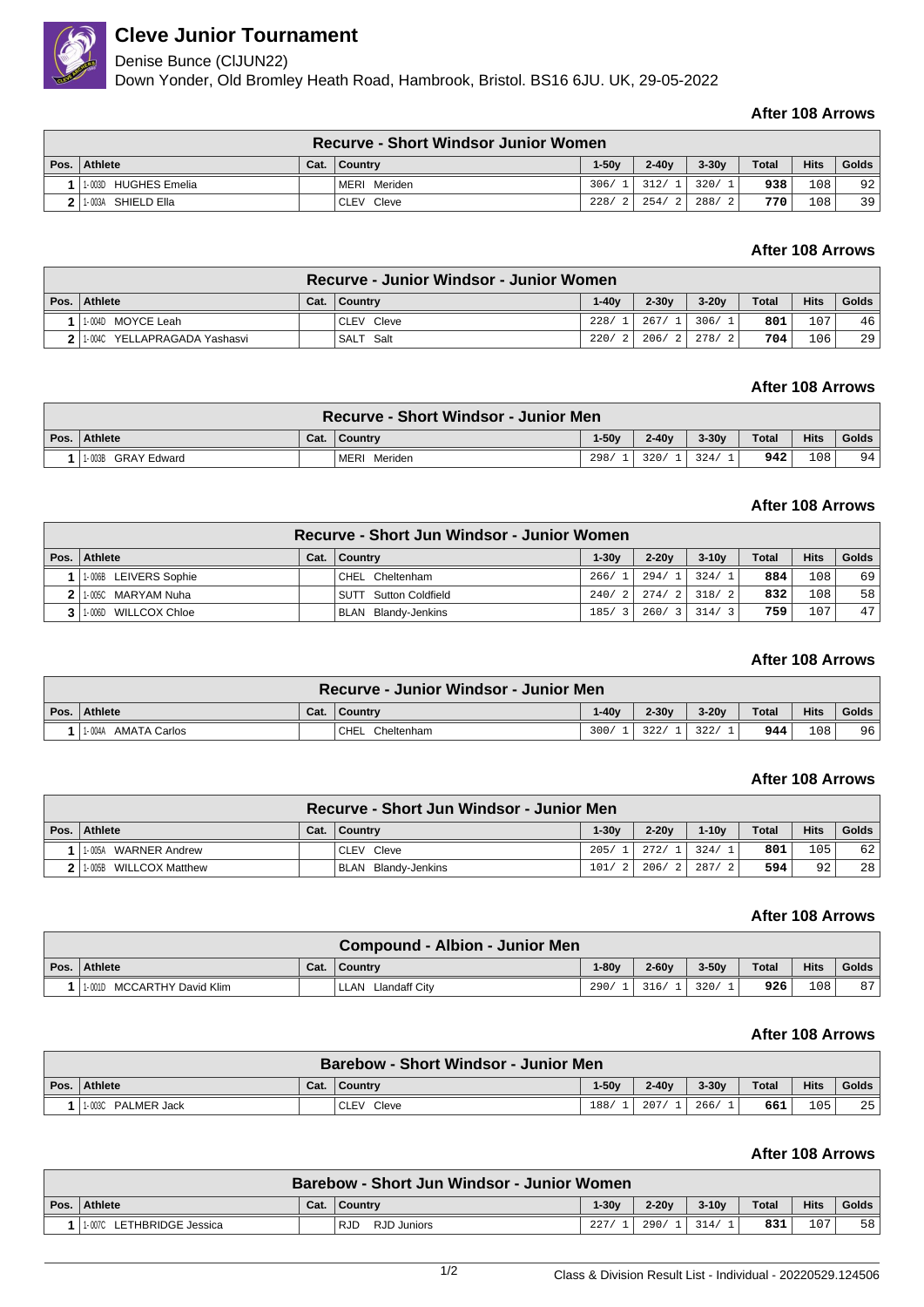

#### **Cleve Junior Tournament**

#### Denise Bunce (ClJUN22)

Down Yonder, Old Bromley Heath Road, Hambrook, Bristol. BS16 6JU. UK, 29-05-2022

#### **After 108 Arrows**

| Longbow - Albion - Men   |      |                     |         |         |         |              |             |       |  |
|--------------------------|------|---------------------|---------|---------|---------|--------------|-------------|-------|--|
| Pos. Athlete             | Cat. | ∣ Countrv           | $1-80v$ | $2-60y$ | $3-50v$ | <b>Total</b> | <b>Hits</b> | Golds |  |
| WILLCOX Norman<br>1-001A |      | BLAN Blandy-Jenkins |         |         | 170/    | 400          | 82          | Q     |  |

#### **After 108 Arrows**

| Longbow - Short Jun Windsor - Junior Women |  |                |         |           |                |              |             |       |  |  |
|--------------------------------------------|--|----------------|---------|-----------|----------------|--------------|-------------|-------|--|--|
| Pos.   Athlete                             |  | Cat.   Country | $1-30v$ | $2 - 20v$ | $1-10v$        | <b>Total</b> | <b>Hits</b> | Golds |  |  |
| 11-007A MOYCE Erin                         |  | CLEV Cleve     | 119/    |           | $206/1$ 270/ 1 | 595          | 99          | 29    |  |  |